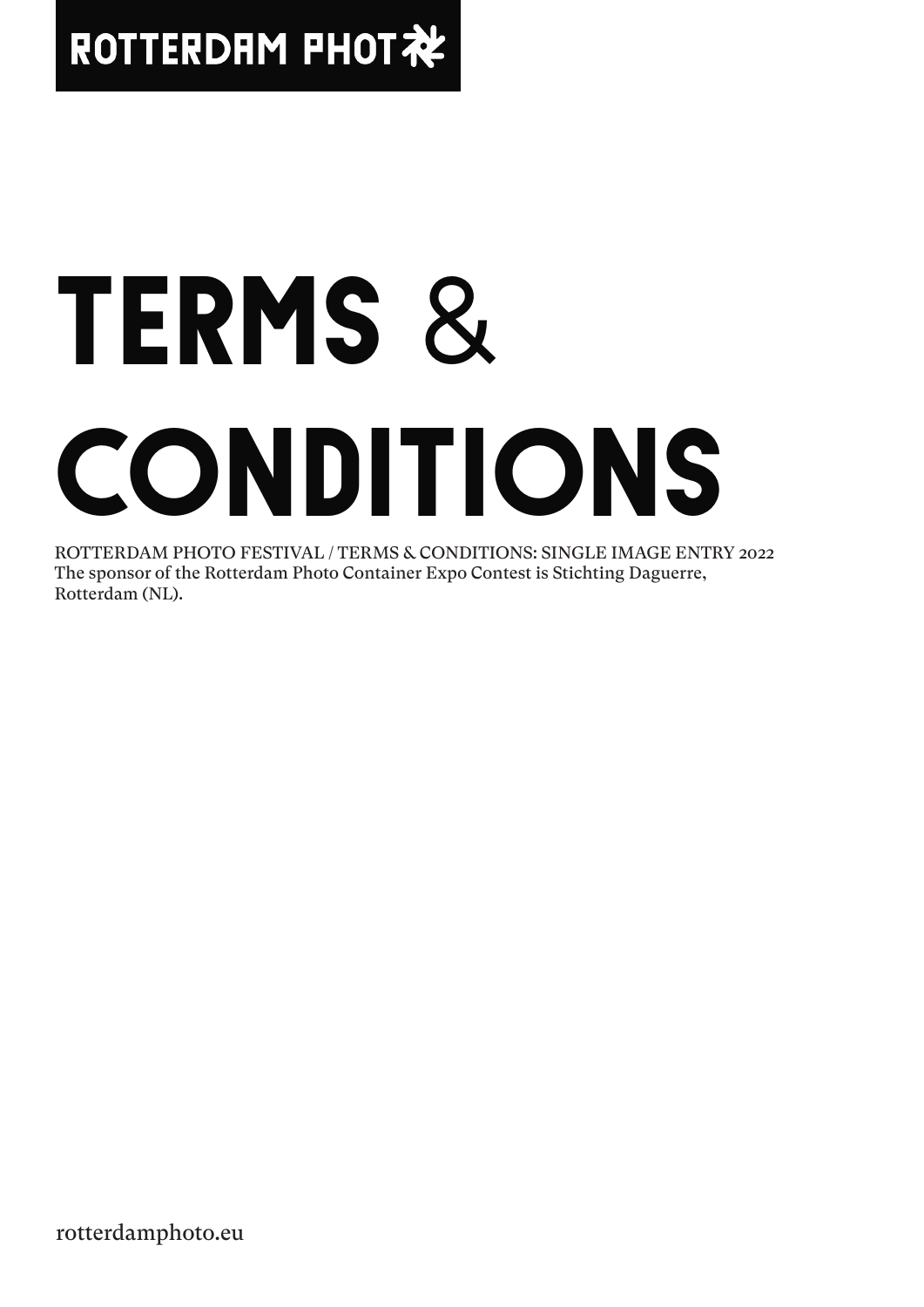# **TERMS**

The Contest has a regular deadline of December 12, 2021 at 11:59 pm PST (the Regular Deadline). If extended, the final deadline (the Final Entry Deadline) will be December 19, 2021 at 11:59PM (PST). All entries must be received by the Final Entry Deadline.

# **WHO MAY ENTER**

Contest is open to professional and amateur International photographers. Entrants must be at least 16 years of age as of the date of entry. Stichting Daguerre staff, judges, and their families are not eligible to enter the competition. CON-TEST IS VOID WHERE PROHIBITED.

# **COST OF ENTRY**

The submission fee is  $\epsilon$ 19,-

If your work is selected and you agree with our terms all production costs will be covered by the Rotterdam Photo Festival. The Submitted image will be printed on PVC, and will be exhibited on the outside of a designated container during the Rotterdam Photo 2022 XL. International credit cards are accepted.

# **HOW TO ENTER**

To enter electronically, please visit rotterdamphotofestival.com and submit your work through the Picter Platform. Once the registration process has been completed, you will receive an email confirmation. Simply log onto the Picter platform and follow the online instructions to upload images from your computer.

You may enter any number of entries. No mail-in entry is available for this Contest. Each Entry consists of an entry form, one image, project description, and an entry fee (which you pay when you are applying). Each submitted photograph, in its entirety, must be a single work of original material taken by the Contest entrant.

By entering the Contest, entrant represents, acknowledges, and warrants that the submitted photograph is an original work created solely by the entrant, that the photograph does not infringe on the copyrights, trademarks, moral rights, rights of privacy/publicity, or intellectual property rights of any person or entity, and that no other party has any right, title, claim or interest in the photograph.

Photographs that include sculptures, statues, paintings, and other works of art will be accepted as long as they do not constitute copyright infringement or fraud, provided that entrants must be prepared to provide a release form as described below in "Third Party Releases/Licenses." When photographing the work of others, it must be as an object in its environment and not a full-frame close-up of another person's art.

If the Photograph includes other people, you must be prepared to provide a sig-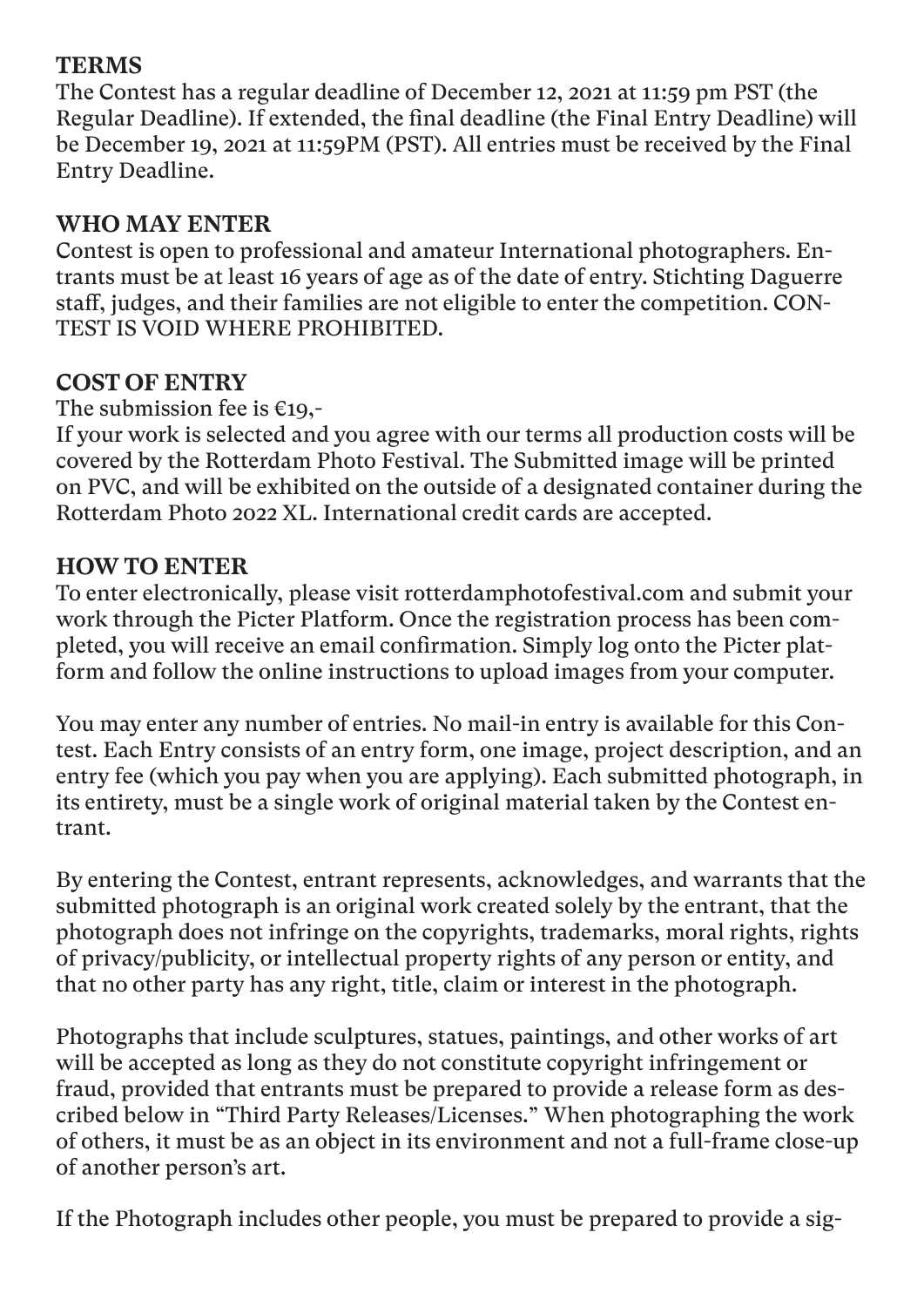ned written personal release from all persons who appear in the Photograph submitted, authorizing the use of the Photograph as provided below in "Third Party Releases/Licenses." If you are unable to provide a personal release, upon request by the Sponsor and in the form provided by Sponsor, then your entry may be disqualified. You do not need to send the release with your entry. If you win, we will contact you if a model release is needed.

The entries will be judged in accordance with the Judging Criteria, as defined below. The photograph must not, in the sole and unfettered discretion of the Sponsors, contain obscene, defamatory, sexually explicit, or otherwise objectionable or inappropriate content. Photographs deemed inappropriate will be disqualified.

Online entries must be made by the authorized account holder of the e-mail address submitted at the time of entry. "Authorized account holder" is defined as the natural person who is assigned to an e-mail address by an Internet access provider, online service provider, internet domain owner, or other person or organization (e.g., business, educational institution, etc.) that is responsible for assigning e-mail addresses for the domain associated with the submitted email address.

#### **CATEGORIES**

Categories and the theme are specified on the home page of the Rotterdam Photo Contest website.

#### **JUDGING**

The contest consists of three (3) rounds of evaluation. In each round, a panel of experts in photography (the "Judges") will each review a portion of the entries and select a group of entries in each Category to proceed to the following round.

Entries will be judged on the basis of creativity, photographic quality, and effectiveness in expressing the contest theme. Winners will be announced on this website as well as on social media channels.

Decisions of the Sponsors and Judges are final and binding.

Sponsors reserve the right not to award all prizes in the event an insufficient number of eligible entries meeting the minimum judging criteria are received, as determined by Sponsors and Judges in their sole discretion.

# **ENTRANT LICENSES/RELEASES**

By participating, ALL ENTRANTS grant Stichting Daguerre and their designees, licensees or affiliates (the "Authorized Parties") the right to reproduce, distribute, display and post the entries online, and in promotions directly related to the Rotterdam Photo Contest, so that audience members may view all competing entries.

By participating, each WINNER grants to the Authorized Parties a non-exclusive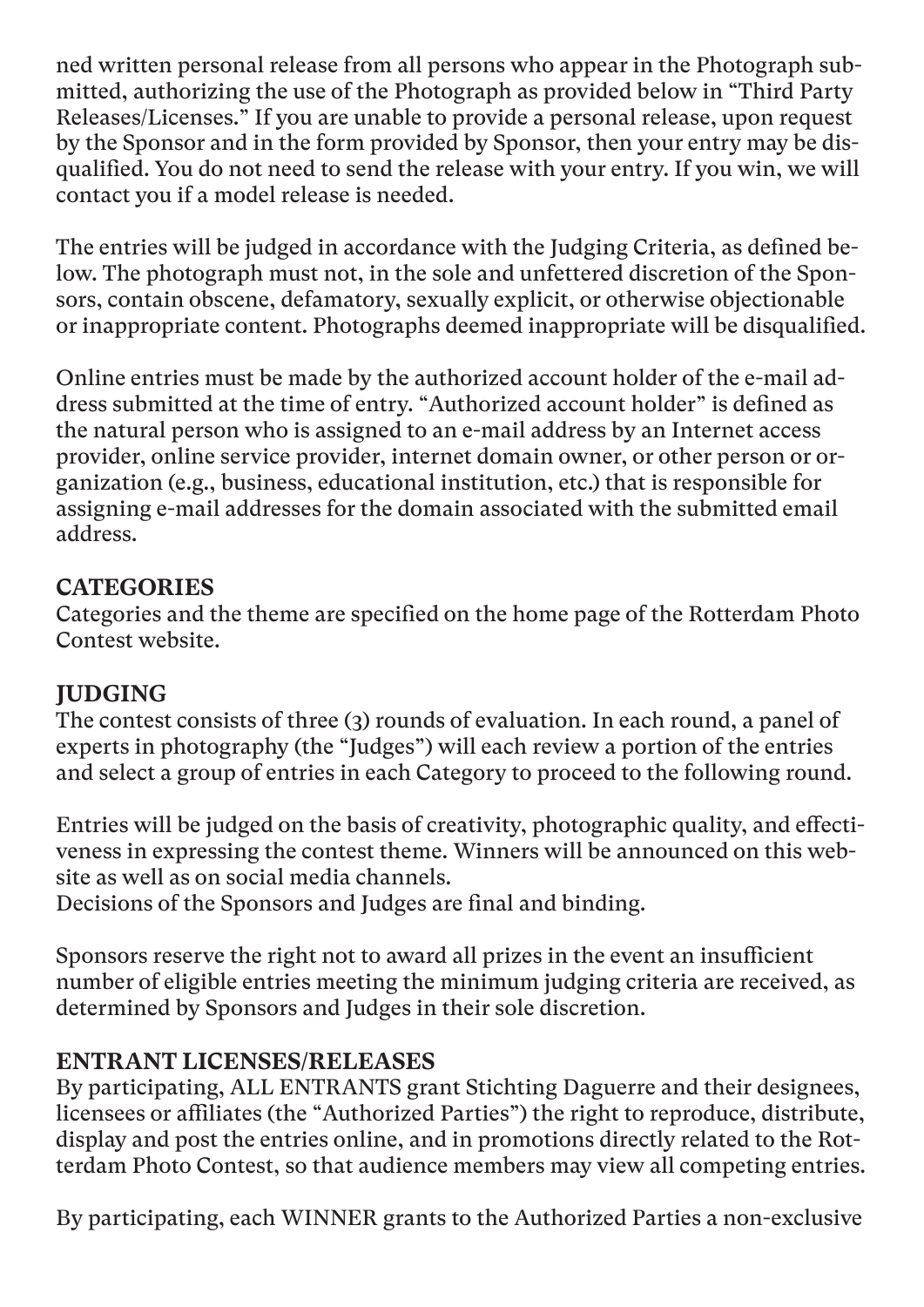license for use of his/her winning entry in connection with the Rotterdam Photo Contest and promotion of the Rotterdam Photo Contest, including but not limited to print or digital publication and public exhibitions showcasing the winners. Authorized Parties will not be required to pay any additional consideration or seek any additional approval in connection with such use.

If the photograph contains any material or elements that are not owned by the entrant and/or which are subject to the rights of third parties, and/or if any persons appear in the photograph, the entrant is responsible for obtaining, prior to submission of the photograph, any and all releases and consents necessary to permit the exhibition and use of the photograph in the manner set forth in these Official Rules without additional compensation. If any person appearing in any photograph is under the age of majority in their state/province/territory of residence the signature of a parent or legal guardian is required on each release.

COPYRIGHT OVER EACH ENTRY REMAINS THE PROPERTY OF ITS RESPEC-TIVE ENTRANT.

# **THIRD PARTY RELEASES/LICENSES**

Winners authorize Stichting Daguerre to reproduce, distribute, and display the photograph entry in connection with the Rotterdam Photo Contest and promotion of the Rotterdam Photo Contest, in any media including but not limited to: publication in the Rotterdam Photo website showcasing the winners, and in exhibits and promotions related to the Rotterdam Photo Contest.

# **LIMITATION OF LIABILITY**

By participating, entrants agree to release, discharge and hold harmless Stichting Daguerre, and each of their respective partners, affiliates, subsidiaries, advertising agencies, agents and their employees, officers, directors, and representatives from any claims, losses, and damages arising out of their participation in this Contest or any Contest-related activities and the acceptance and use, misuse, or possession of any prize awarded hereunder.

Sponsors assume no responsibility for any error, omission, interruption, deletion, defect, or delay in operation or transmission; communications line failure; theft or destruction of or unauthorized access to Contest entries or entry forms; or alteration of entries or entry forms.

Sponsors are not responsible for any problems with or technical malfunction of any telephone network or lines, computer online systems, servers or providers, computer equipment, software, failure of any email entry to be received on account of technical problems or traffic congestion on the Internet or at any Web site, human errors of any kind, or any combination thereof, including any injury or damage to entrants' or any other persons' computers related to or resulting from participation, uploading or downloading of any materials related to this Contest.